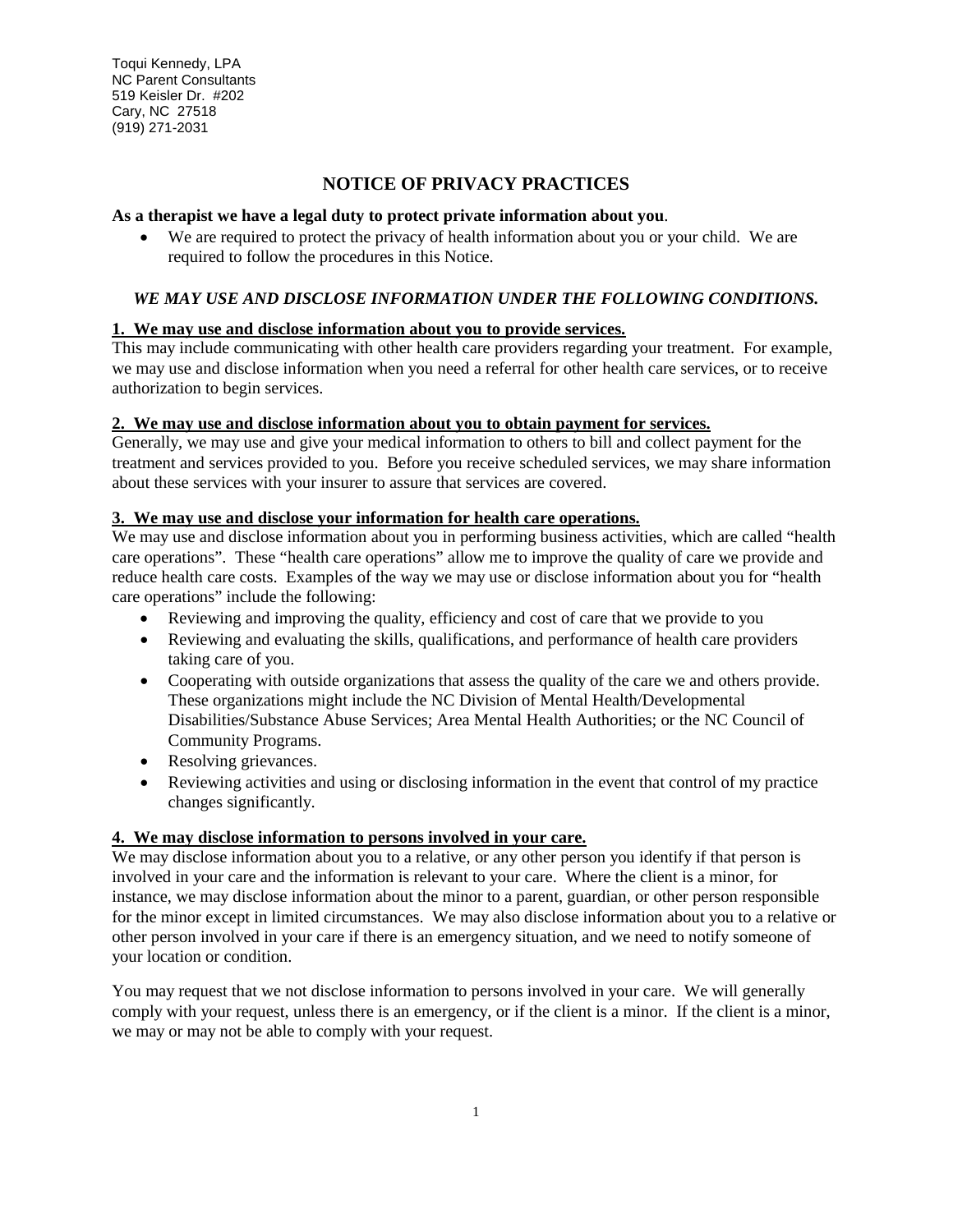## **5. Other circumstances in which we may use and disclose information about you.**

We may use and/or disclose information about you for a number of circumstances in which you do not have to consent, give authorization or otherwise have an opportunity to agree or object. Those circumstances include:

- When the use and/or disclosure is required by law. For example, when a disclosure is required by federal, state or local law or other judicial or administrative proceedings, or when the disclosure relates to victims of abuse, neglect or domestic violence.
- When the use and/or disclosure is for health oversight activities. For example, we may disclose information about you to a state or federal health oversight agency which is authorized by law to oversee my operations or to assure the public health.
- When the disclosure is for law enforcement purposes. For example, we may disclose information about you in order to comply with laws that require the reporting of certain types of wounds or other physical injuries, or in reporting of missing persons.
- When the use and/or disclosure is to avert a serious threat to health or safety. For example, we may disclose information about you to prevent or lessen a serious and imminent threat to the health or safety of a person or the public.
- When the use and/or disclosure relates to correctional institutions and in other law enforcement custodial situations. For example, in certain circumstances, we may disclose information about you to a correctional institution having lawful custody of you.

#### **6.** W**e may use or disclose information about you with your authorization.**

Under any circumstances other than those listed above, we will ask for your written authorization before we use or disclose information about you. If you sign a written authorization allowing me to disclose information about you in a specific situation, you can later cancel your authorization in writing. If you cancel your authorization in writing, we will not disclose information about you after we receive your cancellation, except for disclosures which were being processed before we received your cancellation.

## *YOU HAVE SEVERAL RIGHTS REGARDING PHI ABOUT YOU.*

- **1. You have the right to request restrictions on uses and disclosures of information about you.** We are not required to agree to your requested restrictions. However, even if we agree to your request, in certain situations your restrictions may not be followed. These situations include emergency treatment, disclosures to the Department of Health and Human Services, and uses and disclosures described in the previous section of this Notice.
- 2. **You have the right to request different ways to communicate with you.** You have the right to request how and where we contact you. For example, you may request that we contact you at your work address or phone number or by email.
- 3. **You have the right to request to see and receive a copy of information in your clinical record.** There are certain situations in which we are not required to comply with your request. Under these circumstances, we will respond to you in writing, stating why we will not grant your request and describing any rights you may have to request a review of our denial.

#### **You have the right to request amendments or changes to clinical, billing and other records used**